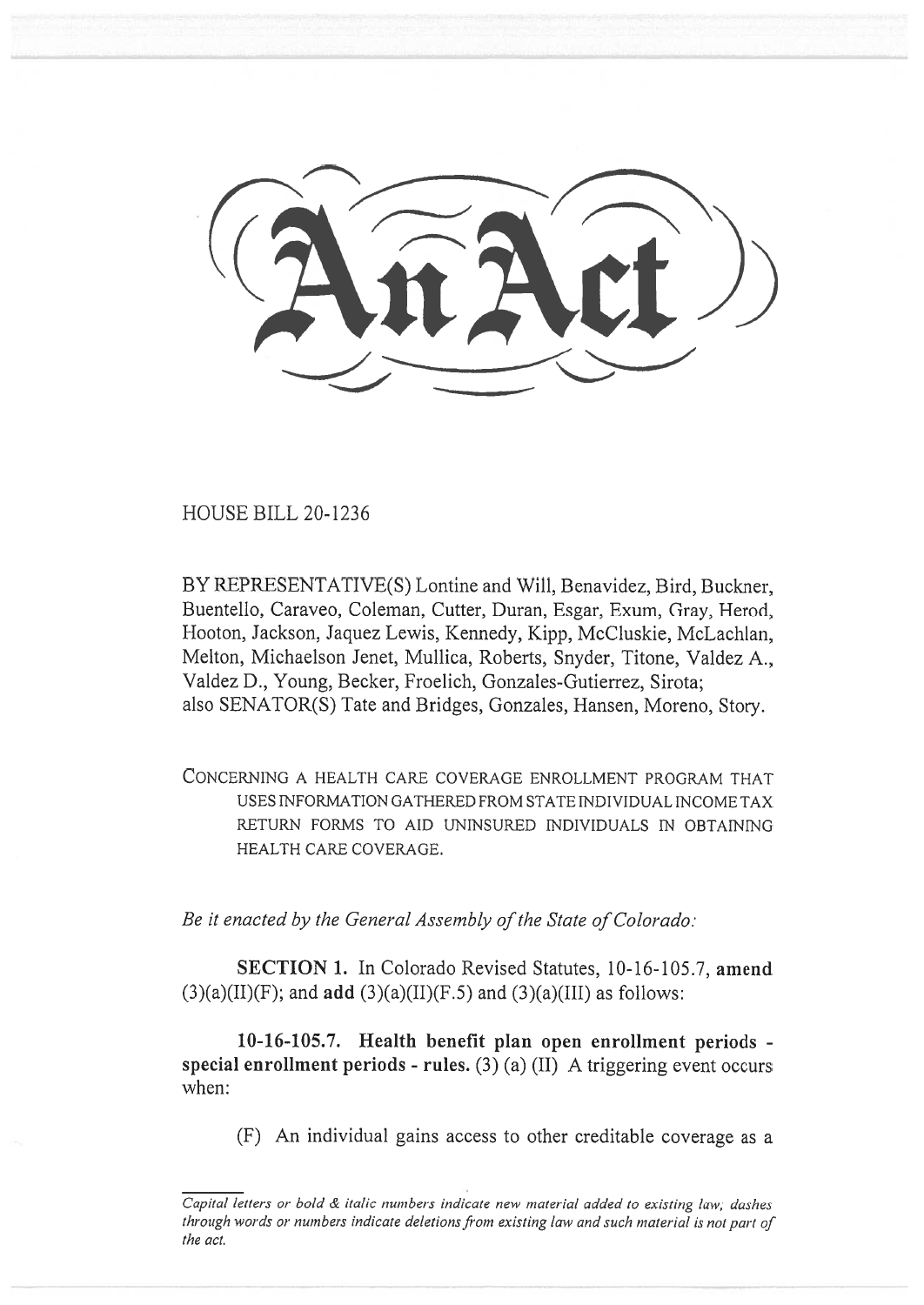result of a permanent change of residence; **or** 

(F.5) AN UNINSURED INDIVIDUAL WAS INCLUDED IN THE CALCULATION OF "FAMILY SIZE" AS DEFINED IN THE FEDERAL "INTERNAL REVENUE CODE OF 1986", 26 U.S.C. SEC. 36B (d)(1), AS AMENDED, BY A TAX FILER WHO FILED AN INCOME TAX RETURN FOR THE PRIOR CALENDAR YEAR BY THE APRIL 15 TAX DEADLINE, AND THE EXCHANGE NOTIFIES THE INDIVIDUAL BASED ON INFORMATION PROVIDED THROUGH THE COLORADO AFFORDABLE HEALTH CARE COVERAGE EASY ENROLLMENT PROGRAM CREATED IN SECTION 10-22-113 THAT THE INDIVIDUAL QUALIFIES FOR A SUBSIDIZED HEALTH BENEFIT PLAN; OR

(III) FOR THE PURPOSES OF SUBSECTION  $(3)(a)(II)(F.5)$  OF THIS SECTION, A CARRIER IS NOT REQUIRED TO FURTHER VERIFY THAT AN INDIVIDUAL IS ELIGIBLE FOR A SPECIAL ENROLLMENT PERIOD.

**SECTION 2.** In Colorado Revised Statutes, 10-22-103, **amend** the introductory portion; and **add** (6.5) as follows:

10-22-103. Definitions. As used in this article ARTICLE 22, unless the context otherwise requires:

(6.5) "HEALTH CARE COVERAGE AFFORDABILITY PROGRAM" MEANS:

(a) A MEDICAL ASSISTANCE PROGRAM UNDER THE "COLORADO MEDICAL ASSISTANCE ACT", ARTICLES 4, 5, AND 6 OF TITLE 25.5;

(b) THE "CHILDREN'S BASIC HEALTH PLAN ACT", ARTICLE 8 OF TITLE 25.5; OR

(c) A HEALTH BENEFIT PLAN OFFERED THROUGH THE EXCHANGE FOR WHICH A PREMIUM TAX CREDIT OR COST-SHARING REDUCTIONS ARE AVAILABLE.

**SECTION 3.** In Colorado Revised Statutes, **add** 10-22-113 as follows:

**10-22-113. Colorado affordable health care coverage easy enrollment program - advisory committee - creation - appointments duties - definitions - repeal.** (1) THERE IS HEREBY CREATED THE

PAGE 2-HOUSE BILL 20-1236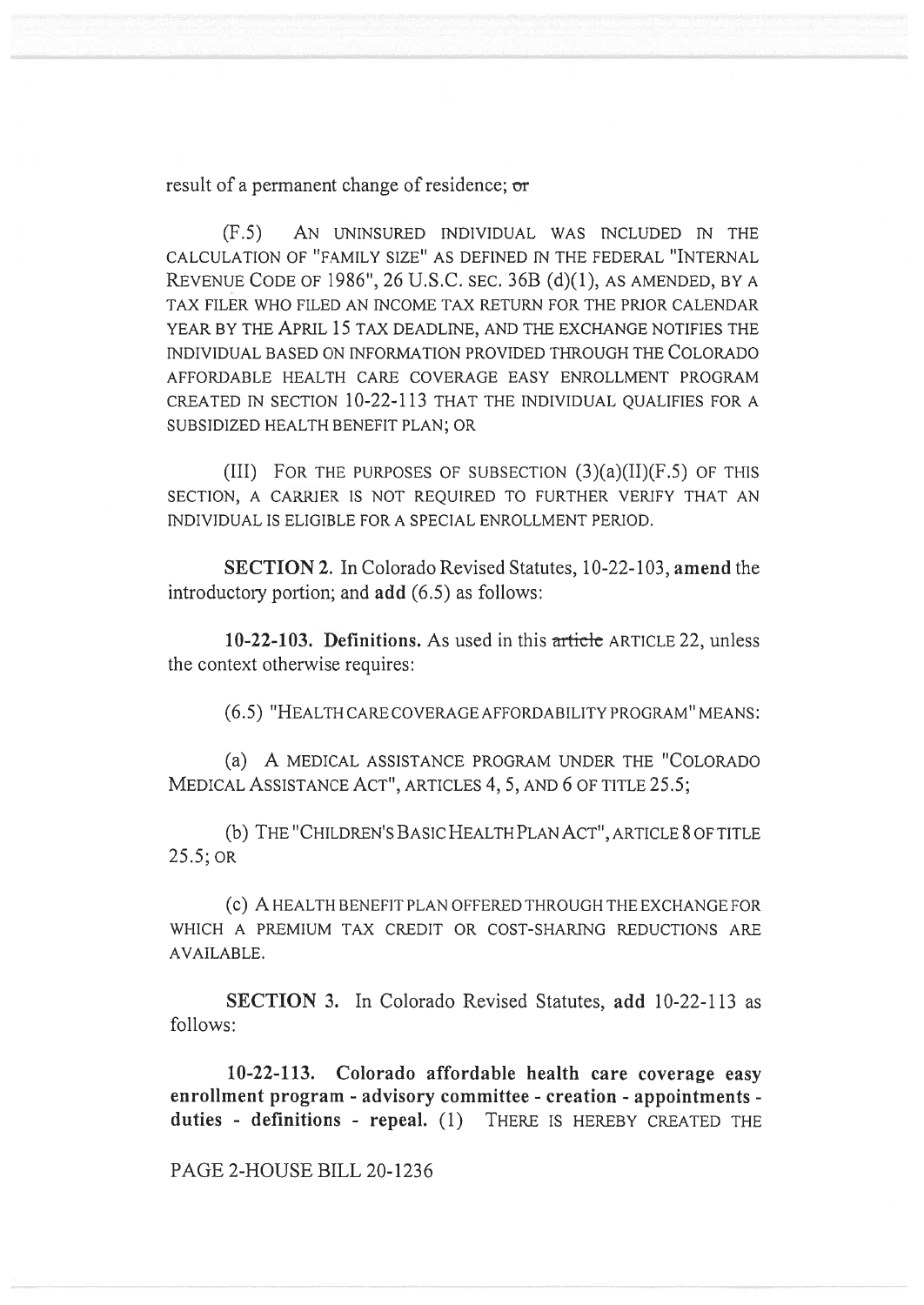COLORADO AFFORDABLE HEALTH CARE COVERAGE EASY ENROLLMENT PROGRAM FOR THE PURPOSE OF LEVERAGING THE INDIVIDUAL INCOME TAX FILING PROCESS TO MAXIMIZE THE ENROLLMENT OF ELIGIBLE UNINSURED INDIVIDUALS IN A HEALTH CARE COVERAGE AFFORDABILITY PROGRAM.

(2) (a) FOR THE PURPOSE OF GUIDING THE IMPLEMENTATION AND ADMINISTRATION OF THE PROGRAM, THERE IS HEREBY CREATED THE AFFORDABLE HEALTH CARE COVERAGE EASY ENROLLMENT ADVISORY COMMITTEE. THE EXECUTIVE DIRECTORS OF THE EXCHANGE AND THE DEPARTMENT OF REVENUE, OR THEIR DESIGNEES, SHALL SERVE AS CO-CHAIRS OF THE ADVISORY COMMITTEE. ON OR BEFORE SEPTEMBER 1, 2020, THE BOARD SHALL APPOINT NINE ADDITIONAL MEMBERS, AS SPECIFIED IN SUBSECTION (2)(b) OF THIS SECTION, TO SERVE ON THE ADVISORY COMMITTEE. IN MAKING THE APPOINTMENTS, THE BOARD SHALL CONSIDER THE GEOGRAPHIC, ECONOMIC, ETHNIC, AND OTHER CHARACTERISTICS OF THE STATE.

(b) MEMBERS OF THE ADVISORY COMMITTEE MUST INCLUDE:

(I) A REPRESENTATIVE OF THE DEPARTMENT OF HEALTH CARE POLICY AND FINANCING;

(II) A REPRESENTATIVE OF THE DIVISION;

(III) A REPRESENTATIVE OF CONSUMER ADVOCACY GROUPS;

(IV) A REPRESENTATIVE OF SMALL EMPLOYERS, AS DEFINED IN SECTION 10-16-102 (61);

(V) A REPRESENTATIVE OF INSURERS;

(VI) A HEALTH CARE CONSUMER;

(VII) A HEALTH COVERAGE GUIDE OR OTHER PERSON WITH EXPERTISE IN THE PROCESS OF APPLYING FOR FEDERAL INSURANCE OR ASSISTANCE AS PROVIDED BY:

(A) TITLE XIX OF THE FEDERAL "SOCIAL SECURITY ACT", AS AMENDED, AND THE "COLORADO MEDICAL ASSISTANCE ACT", ARTICLES 4, 5, AND 6 OF TITLE 25.5; OR

PAGE 3-HOUSE BILL 20-1236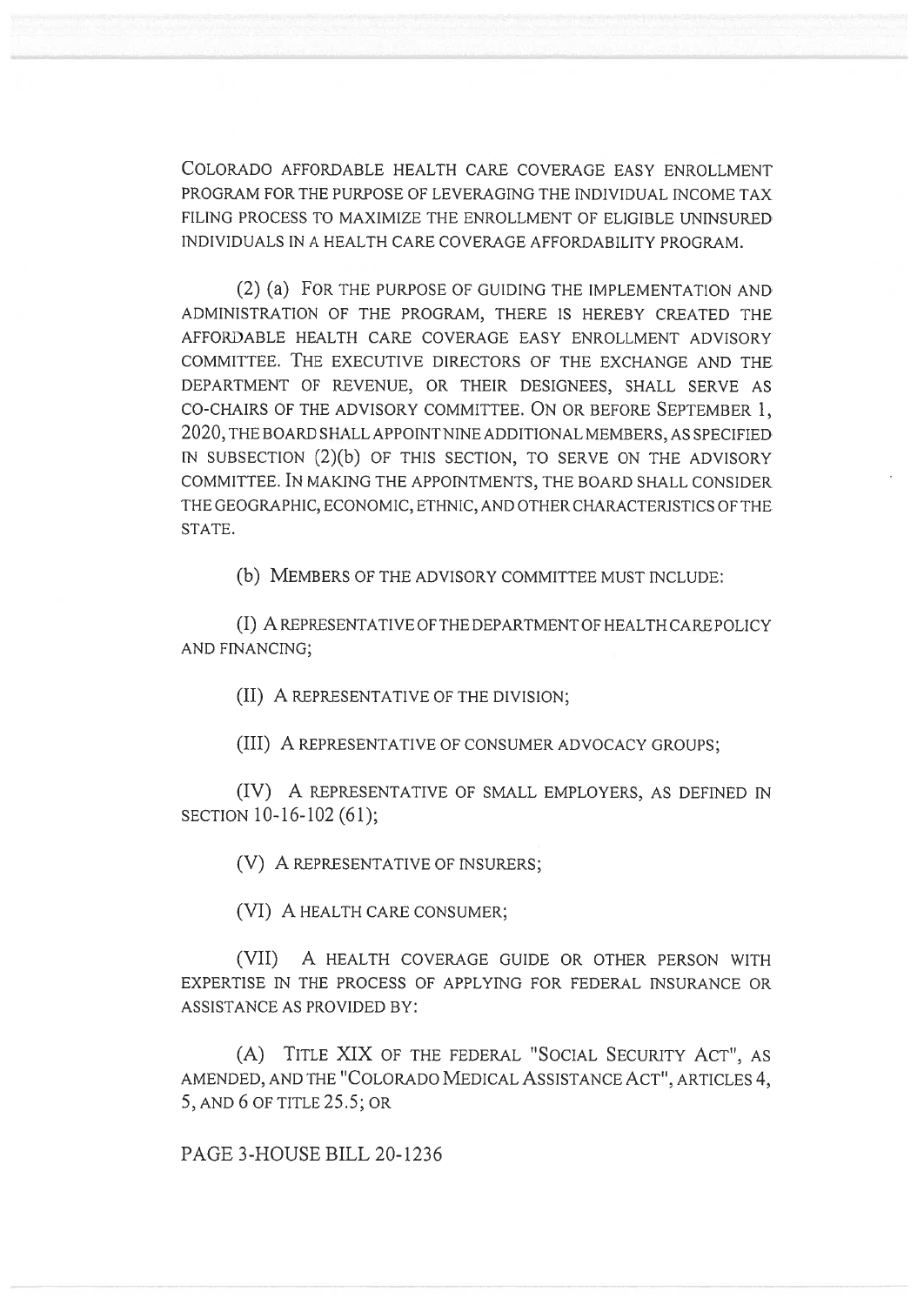(B) THE CHILDREN'S BASIC HEALTH PLAN, AS DEFINED IN ARTICLE 8 OF TITLE 25.5;

(VIII) AN INSURANCE PRODUCER, AS DEFINED IN SECTION 10-2-103 (6); AND

(IX) A PROVIDER OF INCOME TAX PREPARATION SERVICES.

(C) OF THE MEMBERS FIRST APPOINTED, IN ORDER TO ENSURE STAGGERED TERMS, THE INITIAL TERM OF OFFICE OF FIVE OF THE MEMBERS IS TWO YEARS AND THE INITIAL TERM OF OFFICE OF FOUR OF THE MEMBERS IS FOUR YEARS. THEREAFTER, THE TERM OF OFFICE OF ALL MEMBERS IS FOUR YEARS.

(d) MEMBERS OF THE ADVISORY COMMITTEE MAY BE REMOVED FOR CAUSE BY THE BOARD OR BY A MAJORITY VOTE OF THE ADVISORY COMMITTEE MEMBERS.

(e) THE ADVISORY COMMITTEE SHALL MEET AS OFTEN AS NECESSARY TO CARRY OUT ITS DUTIES PURSUANT TO THIS SECTION.

(f) MEMBERS OF THE ADVISORY COMMITTEE ARE NOT ENTITLED TO RECEIVE PER DIEM OR OTHER COMPENSATION FOR PERFORMANCE OF SERVICES FOR THE ADVISORY COMMITTEE BUT MAY BE REIMBURSED FOR ACTUAL AND NECESSARY EXPENSES, INCLUDING ANY REQUIRED DEPENDENT CARE AND DEPENDENT OR ATTENDANT TRAVEL, FOOD, AND LODGING, WHILE ENGAGED IN THE PERFORMANCE OF OFFICIAL DUTIES OF THE ADVISORY COMMITTEE.

(g) THIS SUBSECTION (2) IS REPEALED, EFFECTIVE SEPTEMBER 1, 2030.

(3) (a) THE ADVISORY COMMITTEE SHALL:

(I) DETERMINE THE MINIMUM INFORMATION NECESSARY TO COLLECT THROUGH THE STATE INDIVIDUAL INCOME TAX FORMS TO IDENTIFY UNINSURED INDIVIDUALS AND ALLOW THE EXCHANGE TO ASSESS WHETHER THEY ARE POTENTIALLY ELIGIBLE FOR ENROLLMENT IN A HEALTH CARE COVERAGE AFFORDABILITY PROGRAM OR OTHER CREDITABLE COVERAGE;

## PAGE 4-HOUSE BILL 20-1236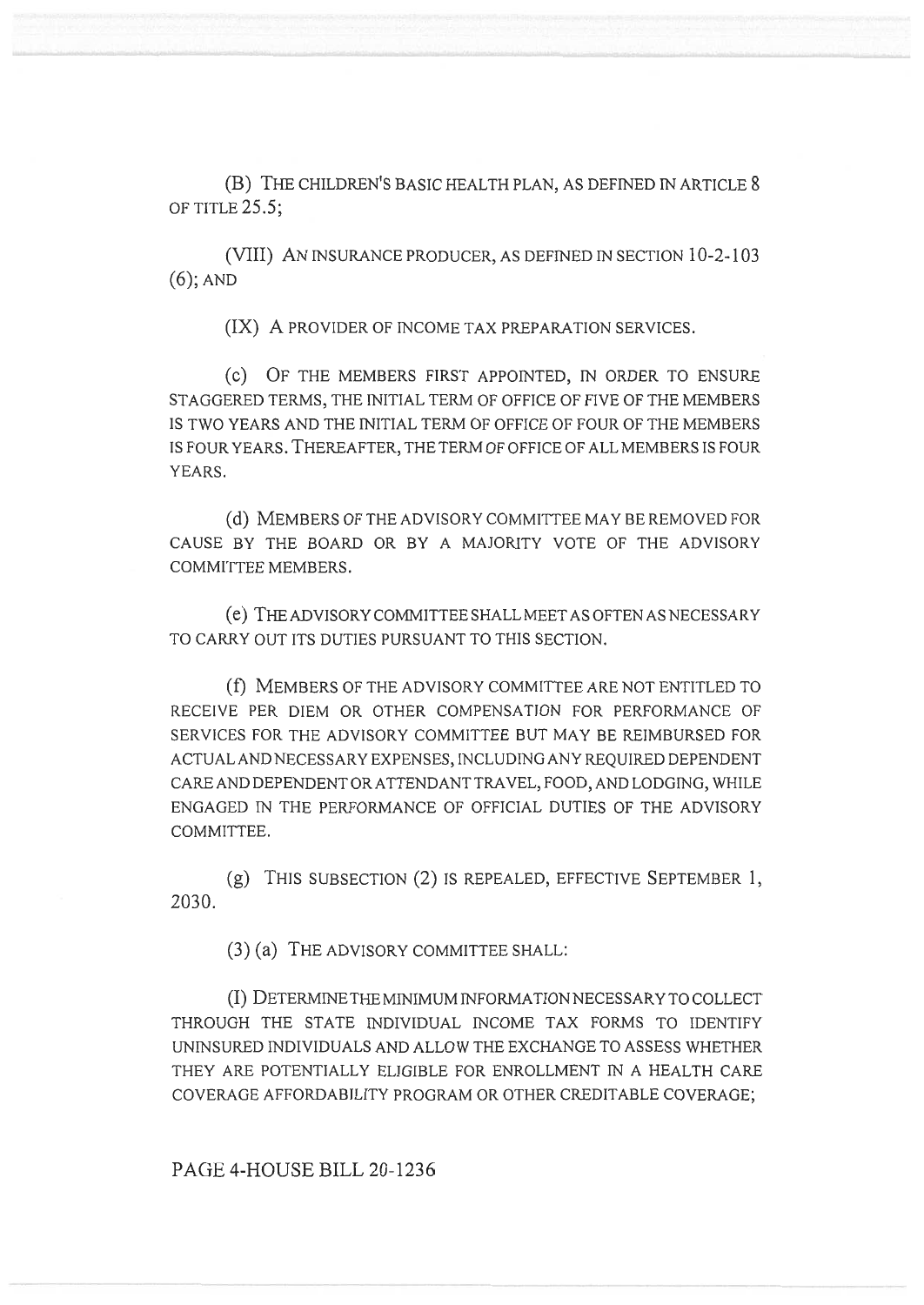(II) DETERMINE THE PROCEDURES THAT WILL BE USED TO TRANSFER TAX FILER INFORMATION FROM THE DEPARTMENT OF REVENUE TO THE EXCHANGE IN ORDER TO FACILITATE THE PROGRAM;

(III) RECOMMEND REVISIONS TO THE STATE INDIVIDUAL INCOME TAX FORM, SUPPLEMENTAL SCHEDULES, OR BOTH TO BE IMPLEMENTED BY THE DEPARTMENT OF REVENUE PURSUANT TO SECTION 39-22-5202 THAT ARE NEEDED TO IMPLEMENT THE PROGRAM. THE RECOMMENDATIONS MUST INCLUDE:

(A) A QUESTION ASKING IF THE TAX FILER WANTS THE EXCHANGE TO ASSESS WHETHER THE UNINSURED INDIVIDUALS IN THE TAX HOUSEHOLD ARE POTENTIALLY ELIGIBLE FOR A HEALTH CARE COVERAGE AFFORDABILITY PROGRAM OR OTHER CREDITABLE COVERAGE USING INFORMATION FROM THE TAX FILER'S STATE INDIVIDUAL INCOME TAX RETURN AND OTHER SOURCES AVAILABLE TO THE EXCHANGE;

(B) FOR TAX FILERS THAT WANT THE EXCHANGE TO ASSESS POTENTIAL ELIGIBILITY, A REQUEST FOR: THE IDENTITY OF THE UNINSURED INDIVIDUALS AND ANY ADDITIONAL INFORMATION, INCLUDING THE HOUSEHOLD SIZE OF THE TAX FILER, THAT IS NOT OTHERWISE AVAILABLE TO THE EXCHANGE AND THAT IS DEEMED ESSENTIAL BY THE ADVISORY COMMITTEE FOR MAKING ASSESSMENTS OF POTENTIAL ELIGIBILITY; EXCEPT THAT THE REQUEST FOR ADDITIONAL INFORMATION SHALL NOT INCLUDE REQUESTS FOR CITIZENSHIP, IMMIGRATION, OR HEALTH STATUS;

(IV) DRAFT RECOMMENDED INSTRUCTIONS FOR THE INDIVIDUAL TAX FORM INSTRUCTION BOOKLET THAT EXPLAIN HOW TO ANSWER THE QUESTIONS ADDED TO THE TAX RETURN FORM OR SCHEDULES PURSUANT TO SECTION 39-22-5202 (1)(b) AND THE EFFECTS OF INDICATING THAT THE TAX FILER WOULD LIKE THE EXCHANGE TO ASSESS THE ELIGIBILITY OF UNINSURED HOUSEHOLD MEMBERS;

(V) DETERMINE THE PROCESS THAT THE EXCHANGE WILL USE UNDER THE PROGRAM TO ASSESS POTENTIAL ELIGIBILITY FOR AND ASSIST WITH ENROLLMENT IN A HEALTH CARE COVERAGE AFFORDABILITY PROGRAM OR OTHER CREDITABLE COVERAGE INCLUDING:

(A) A TIMELINE FOR ASSESSING EACH INDIVIDUAL'S POTENTIAL ELIGIBILITY FOR A HEALTH CARE COVERAGE AFFORDABILITY PROGRAM OR

PAGE 5-HOUSE BILL 20-1236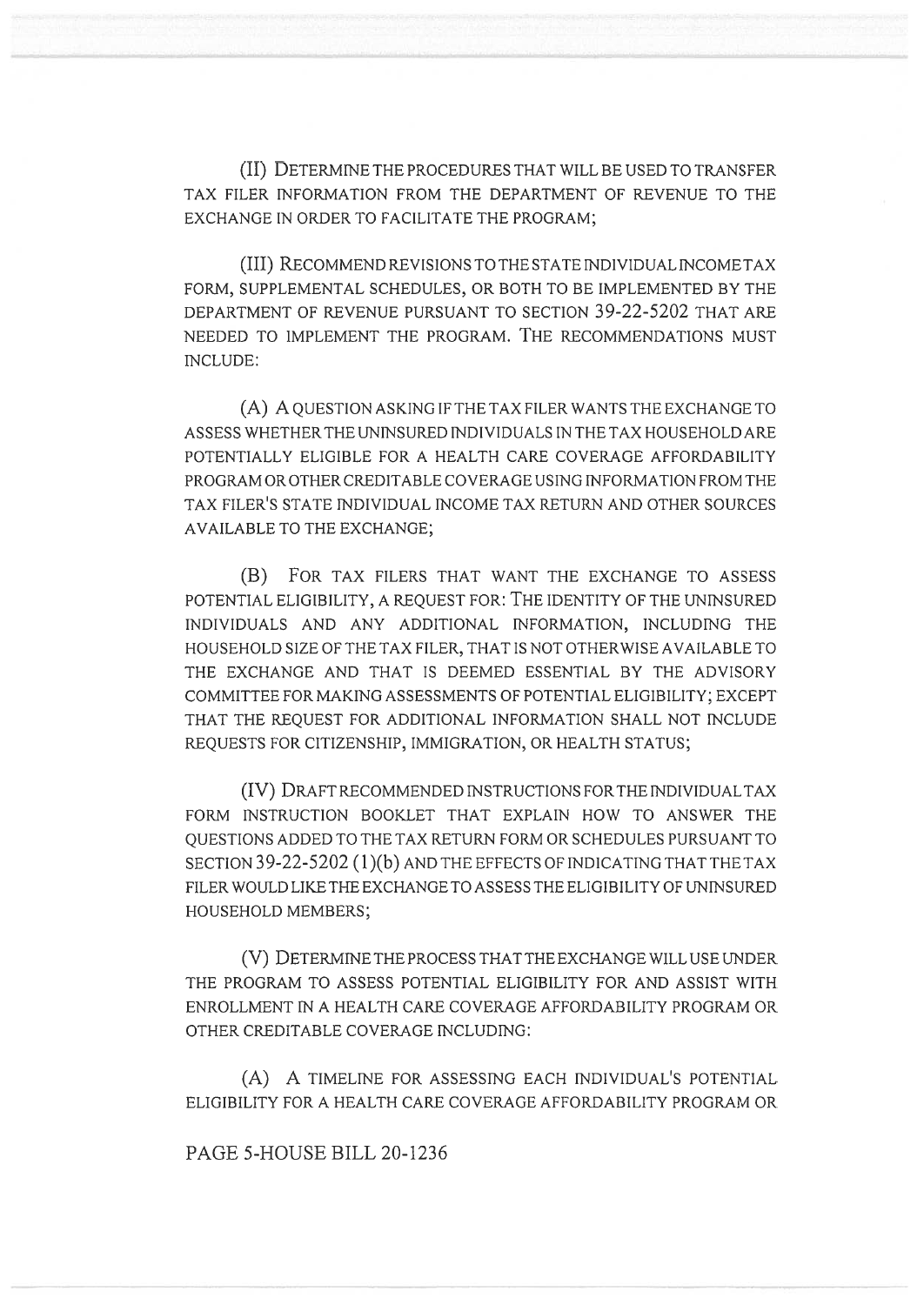## OTHER CREDITABLE COVERAGE;

(B) A PROCESS TO NOTIFY INDIVIDUALS REGARDING THE OUTCOMES OF ASSESSMENTS OF POTENTIAL ELIGIBILITY, WHICH PROCESS IS DESIGNED TO MAXIMIZE HEALTH CARE COVERAGE ENROLLMENT LEVELS; AND

(C) A PROCESS FOR HANDLING UNINSURED INDIVIDUALS WHOSE STATUS AS UNITED STATES CITIZENS CANNOT BE VERIFIED THROUGH INFORMATION AVAILABLE TO THE EXCHANGE; AND

(VI) DETERMINE THE FEASIBILITY OF AND, IF FEASIBLE, RECOMMEND A PROCESS FOR AUTOMATIC ENROLLMENT, THROUGH THE PROGRAM, OF ELIGIBLE UNINSURED INDIVIDUALS IN A MEDICAL ASSISTANCE PROGRAM UNDER THE "COLORADO MEDICAL ASSISTANCE ACT", ARTICLES 4, 5, AND 6 OF TITLE 25.5, OR OTHER ZERO-NET-PREMIUM CREDITABLE COVERAGE.

(b) THIS SUBSECTION (3) IS REPEALED, EFFECTIVE SEPTEMBER 1, 2030.

(4) THE EXCHANGE, THROUGH PROCEDURES DETERMINED BY THE ADVISORY COMMITTEE, SHALL:

(a) ASSESS WHETHER UNINSURED INDIVIDUALS IDENTIFIED THROUGH THE PROGRAM ARE POTENTIALLY ELIGIBLE FOR A HEALTH CARE COVERAGE AFFORDABILITY PROGRAM OR OTHER CREDITABLE COVERAGE;

(b) NOTIFY THE UNINSURED INDIVIDUALS REGARDING THEIR POTENTIAL ELIGIBILITY;

(c) ENROLL OR ASSIST WITH ENROLLING THE UNINSURED INDIVIDUALS IN CREDITABLE COVERAGE; AND

(d) NOT TAKE ADDITIONAL STEPS TO DETERMINE ELIGIBILITY FOR OR ENROLL AN UNINSURED INDIVIDUAL IDENTIFIED THROUGH THE PROGRAM IF THE EXCHANGE CANNOT VERIFY THAT THE UNINSURED INDIVIDUAL IS A UNITED STATES CITIZEN UNTIL THE INDIVIDUAL PROVIDES AFFIRMATIVE CONSENT USING PROCEDURES DEVELOPED BY THE ADVISORY COMMITTEE PURSUANT TO SUBSECTION  $(3)(a)(V)(C)$  OF THIS SECTION.

(5) As USED IN THIS SECTION:

## PAGE 6-HOUSE BILL 20-1236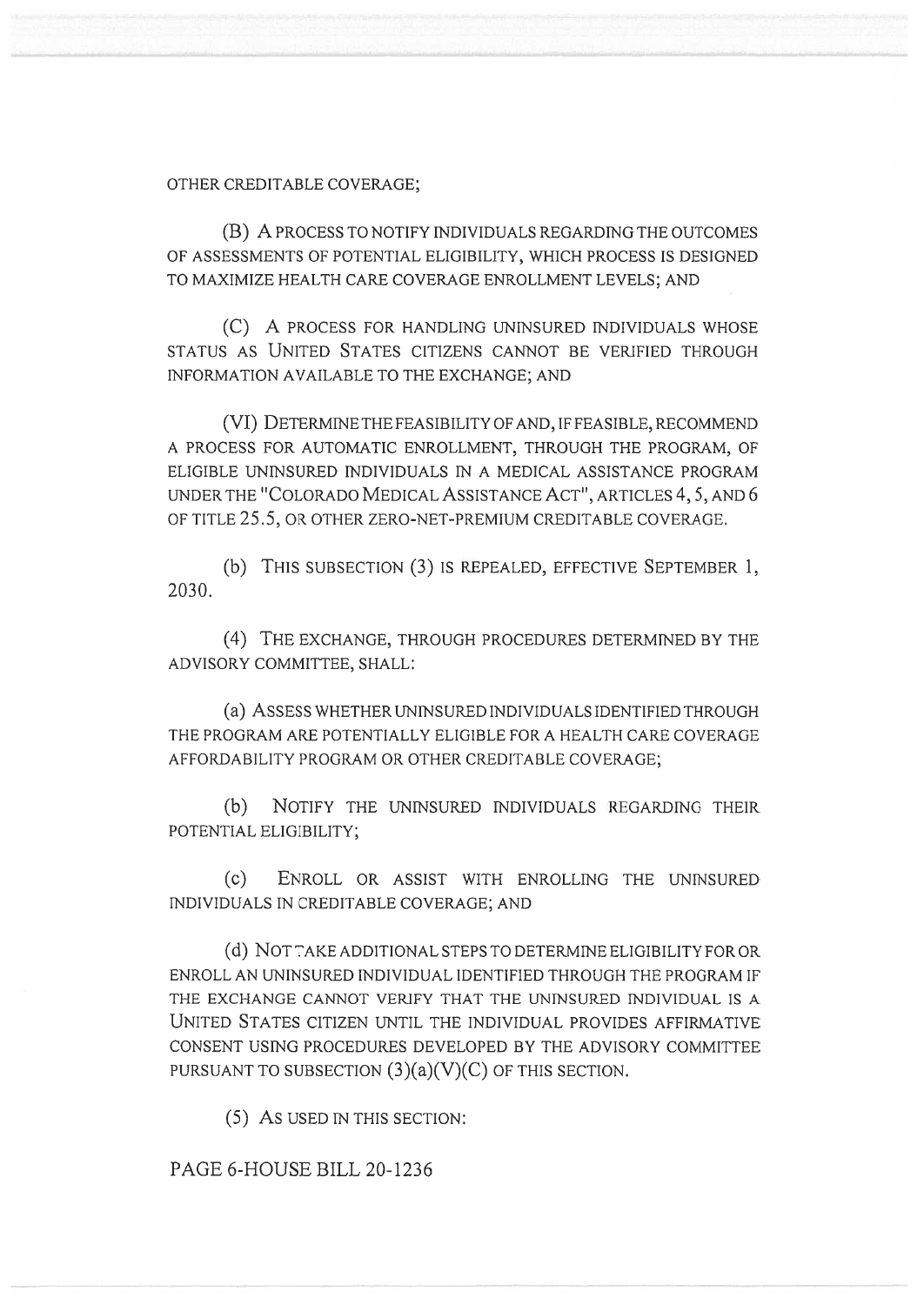(a) (I) "ADVISORY COMMITTEE" MEANS THE AFFORDABLE HEALTH CARE COVERAGE EASY ENROLLMENT ADVISORY COMMITTEE.

(II) THIS SUBSECTION (5)(a) IS REPEALED, EFFECTIVE SEPTEMBER 1, 2030.

(b) "CREDITABLE COVERAGE" HAS THE SAME MEANING AS SET FORTH IN SECTION 10-16-102 (16).

(c) "PROGRAM" MEANS THE COLORADO AFFORDABLE HEALTH CARE COVERAGE EASY ENROLLMENT PROGRAM.

(d) "UNINSURED INDIVIDUAL" MEANS AN INDIVIDUAL WHO DOES NOT HAVE CREDITABLE COVERAGE.

**SECTION 4.** In Colorado Revised Statutes, 39-21-113, **add** (25) as follows:

**39-21-113. Reports and returns - rule.** (25) NOTWITHSTANDING THE CONFIDENTIALITY REQUIREMENTS IN THIS SECTION, THE EXECUTIVE DIRECTOR SHALL PROVIDE THE INFORMATION AUTHORIZED BY THE TAXPAYER TO BE COLLECTED PURSUANT TO SECTION 39-22-5202 (1) TO THE COLORADO HEALTH BENEFIT EXCHANGE CREATED IN ARTICLE 22 OF TITLE 10 AND MAY SHARE THE INFORMATION WITH THE DEPARTMENT OF HEALTH CARE POLICY AND FINANCING TO FACILITATE ASSESSMENT OF POTENTIAL ELIGIBILITY FOR AND ENROLLMENT IN A HEALTH CARE COVERAGE AFFORDABILITY PROGRAM THROUGH THE COLORADO AFFORDABLE HEALTH CARE COVERAGE EASY ENROLLMENT PROGRAM CREATED IN SECTION 10-22-113. ANY INFORMATION PROVIDED TO THE COLORADO HEALTH BENEFIT EXCHANGE OR THE DEPARTMENT OF HEALTH CARE POLICY AND FINANCING PURSUANT TO THIS SUBSECTION (25) REMAINS CONFIDENTIAL, AND THE BOARD OF DIRECTORS AND ALL OFFICERS, AGENTS, CLERKS, AND EMPLOYEES OF THE COLORADO HEALTH BENEFIT EXCHANGE AND THE EXECUTIVE DIRECTOR AND ALL AGENTS, CLERKS, AND EMPLOYEES OF THE DEPARTMENT OF HEALTH CARE POLICY AND FINANCING ARE SUBJECT TO THE LIMITATIONS SET FORTH IN SUBSECTION (4) OF THIS SECTION AND THE PENALTIES IN SUBSECTION (6) OF THIS SECTION.

**SECTION 5.** In Colorado Revised Statutes, **add** part 52 to article 22 of title 39 as follows:

PAGE 7-HOUSE BILL 20-1236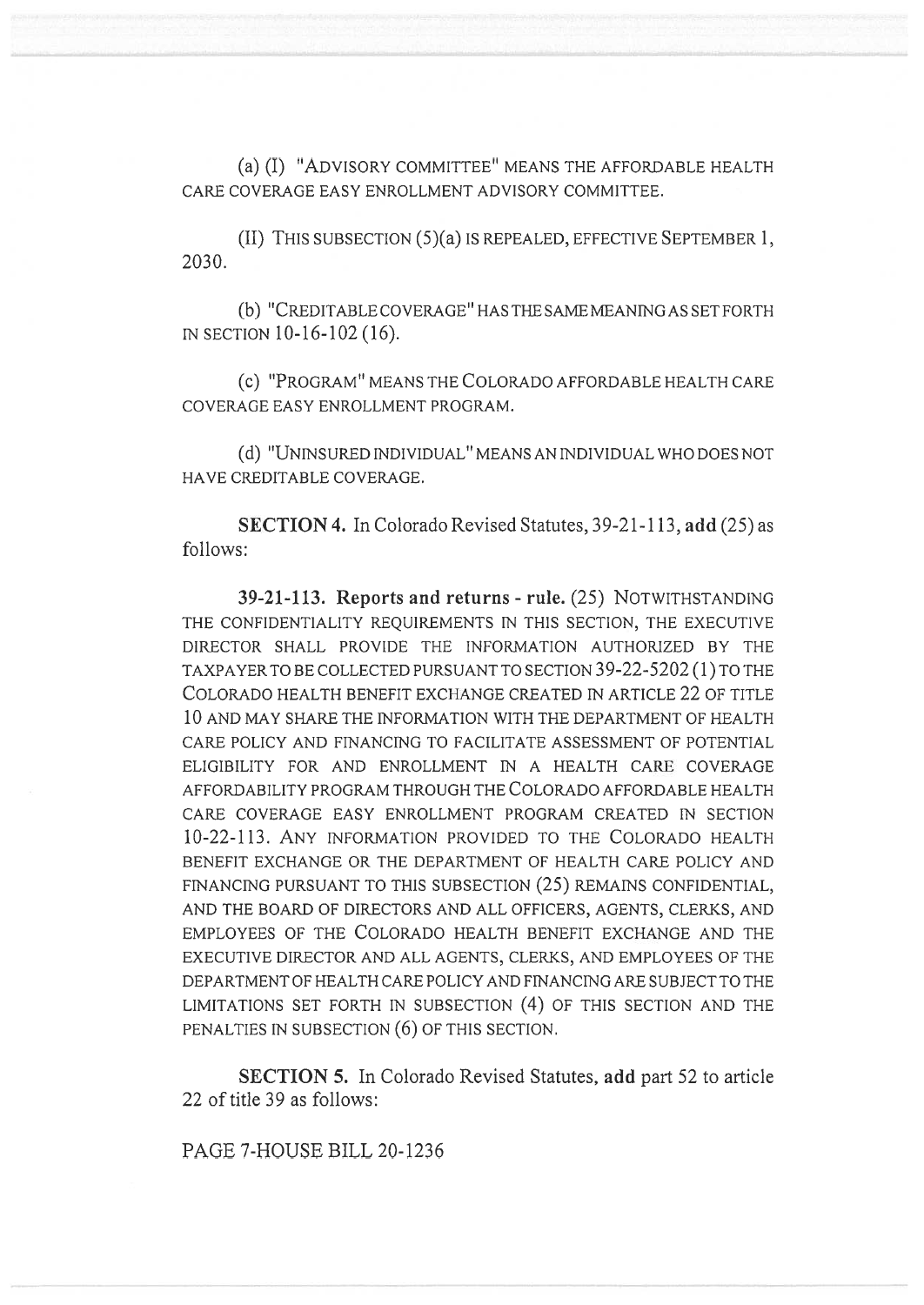## PART 52 COLORADO AFFORDABLE HEALTH CARE COVERAGE EASY ENROLLMENT PROGRAM

**39-22-5201. Definitions.** As USED IN THIS PART 52, UNLESS THE CONTEXT OTHERWISE REQUIRES:

(1) "ADVISORY COMMITTEE" MEANS THE AFFORDABLE HEALTH CARE COVERAGE EASY ENROLLMENT ADVISORY COMMITTEE CREATED IN SECTION 10-22-113.

(2) "DEPARTMENT" MEANS THE DEPARTMENT OF REVENUE.

(3) "EXCHANGE" MEANS THE COLORADO HEALTH BENEFIT EXCHANGE CREATED IN ARTICLE 22 OF TITLE 10.

(4) "HEALTH CARE COVERAGE AFFORDABILITY PROGRAM" MEANS:

(a) A MEDICAL ASSISTANCE PROGRAM UNDER THE "COLORADO MEDICAL ASSISTANCE ACT", ARTICLES 4, 5, AND 6 OF TITLE 25.5;

(b) THE "CHILDREN'S BASIC HEALTH PLAN ACT", ARTICLE 8 OF TITLE 25.5; OR

(c) A HEALTH BENEFIT PLAN, AS DEFINED IN SECTION  $10-22-103$  (6), OFFERED THROUGH THE EXCHANGE FOR WHICH PREMIUM TAX CREDITS OR COST-SHARING REDUCTIONS ARE AVAILABLE.

**39-22-5202. Uninsured designation - required forms - rules.**  (1) FOR INCOME TAX YEARS COMMENCING ON OR AFTER JANUARY 1, 2021:

(a) THE COLORADO STATE INDIVIDUAL INCOME TAX FORM MUST ALLOW TAX FILERS TO:

(I) REQUEST THAT THE EXCHANGE ASSESS WHETHER UNINSURED TAX HOUSEHOLD MEMBERS ARE POTENTIALLY ELIGIBLE FOR FREE OR LOWER-COST HEALTH COVERAGE UNDER A HEALTH CARE COVERAGE AFFORDABILITY PROGRAM USING INFORMATION FROM THEIR TAX RETURN AND OTHER SOURCES AVAILABLE TO THE EXCHANGE; AND

PAGE 8-HOUSE BILL 20-1236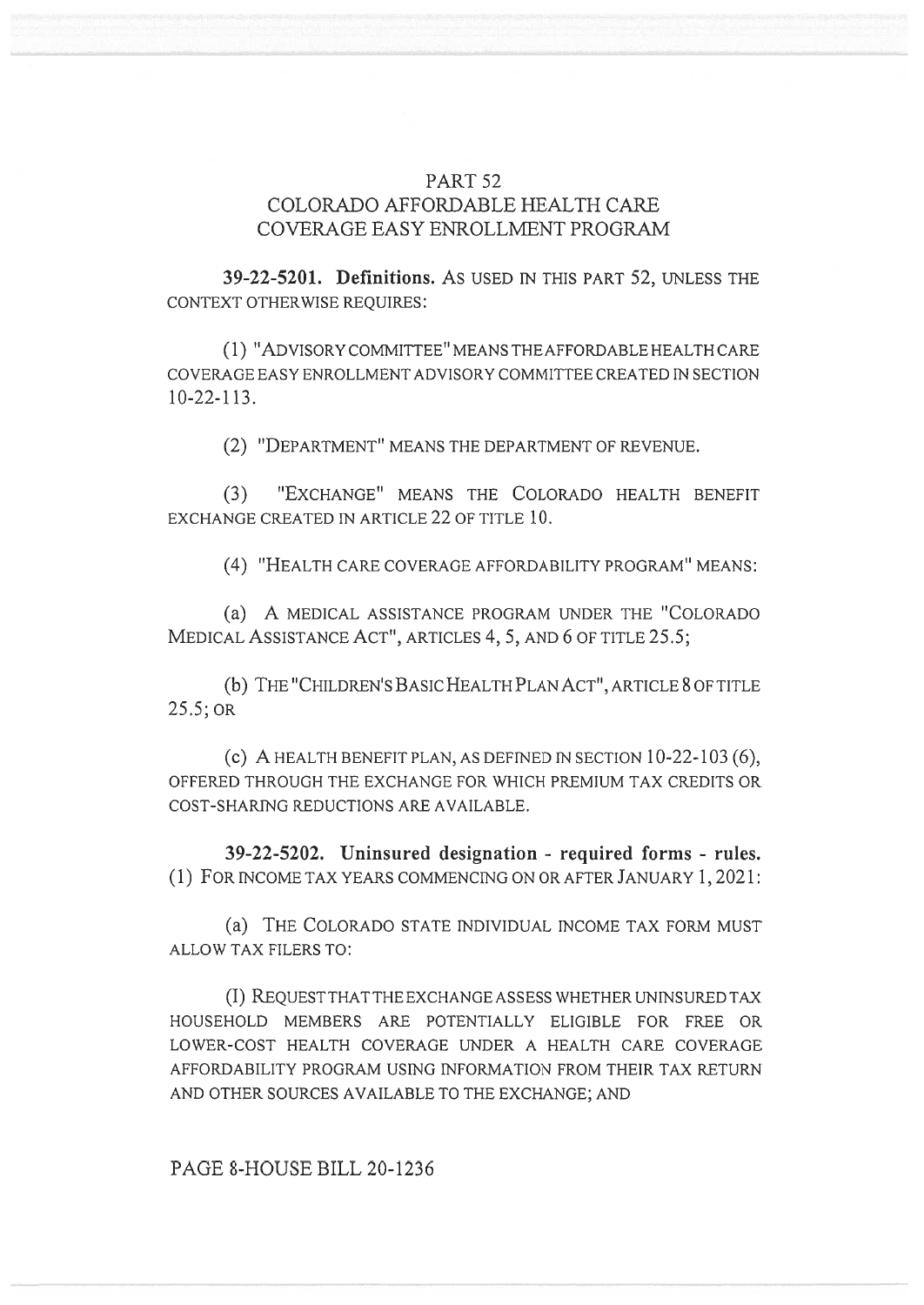(II) IDENTIFY UNINSURED HOUSEHOLD MEMBERS AND PROVIDE OTHER INFORMATION DETERMINED NECESSARY BY THE ADVISORY COMMITTEE PURSUANT TO SECTION 10-22-113 (3)(a) TO FACILITATE THE COLORADO AFFORDABLE HEALTH CARE COVERAGE EASY ENROLLMENT PROGRAM CREATED IN SECTION 10-22-113;

(b) THE ASSOCIATED TAX FORM INSTRUCTION BOOKLET MUST EXPLAIN HOW TO ANSWER THE QUESTIONS ADDED TO THE STATE INDIVIDUAL INCOME TAX FORM OR SCHEDULES PURSUANT TO THIS SECTION AND SECTION 10-22-113 (3)(a)(IV) AND THE EFFECT OF ASKING THE EXCHANGE TO ASSESS WHETHER UNINSURED HOUSEHOLD MEMBERS ARE POTENTIALLY ELIGIBLE FOR FREE OR LOWER-COST HEALTH COVERAGE UNDER A HEALTH CARE COVERAGE AFFORDABILITY PROGRAM.

(2) IN IMPLEMENTING SUBSECTION (1) OF THIS SECTION, THE DEPARTMENT SHALL CONSIDER THE DETERMINATIONS AND RECOMMENDATIONS DEVELOPED BY THE ADVISORY COMMITTEE PURSUANT TO SECTION 10-22-113 (3)(a).

(3) THE EXECUTIVE DIRECTOR OF THE DEPARTMENT SHALL PROMULGATE RULES AS NECESSARY TO IMPLEMENT THE TAX FORMS AND SCHEDULES REQUIRED BY THIS SECTION AND TO IMPLEMENT THE SHARING OF INFORMATION AUTHORIZED BY THIS SECTION WITH THE EXCHANGE AND THE DEPARTMENT OF HEALTH CARE POLICY AND FINANCING.

**SECTION 6. Act subject to petition - effective date.** This act takes effect at 12:01 a.m. on the day following the expiration of the ninety-day period after final adjournment of the general assembly (August 5, 2020, if adjournment sine die is on May 6, 2020); except that, if a referendum petition is filed pursuant to section 1 (3) of article V of the state constitution against this act or an item, section, or part of this act within such period, then the act, item, section, or part will not take effect unless